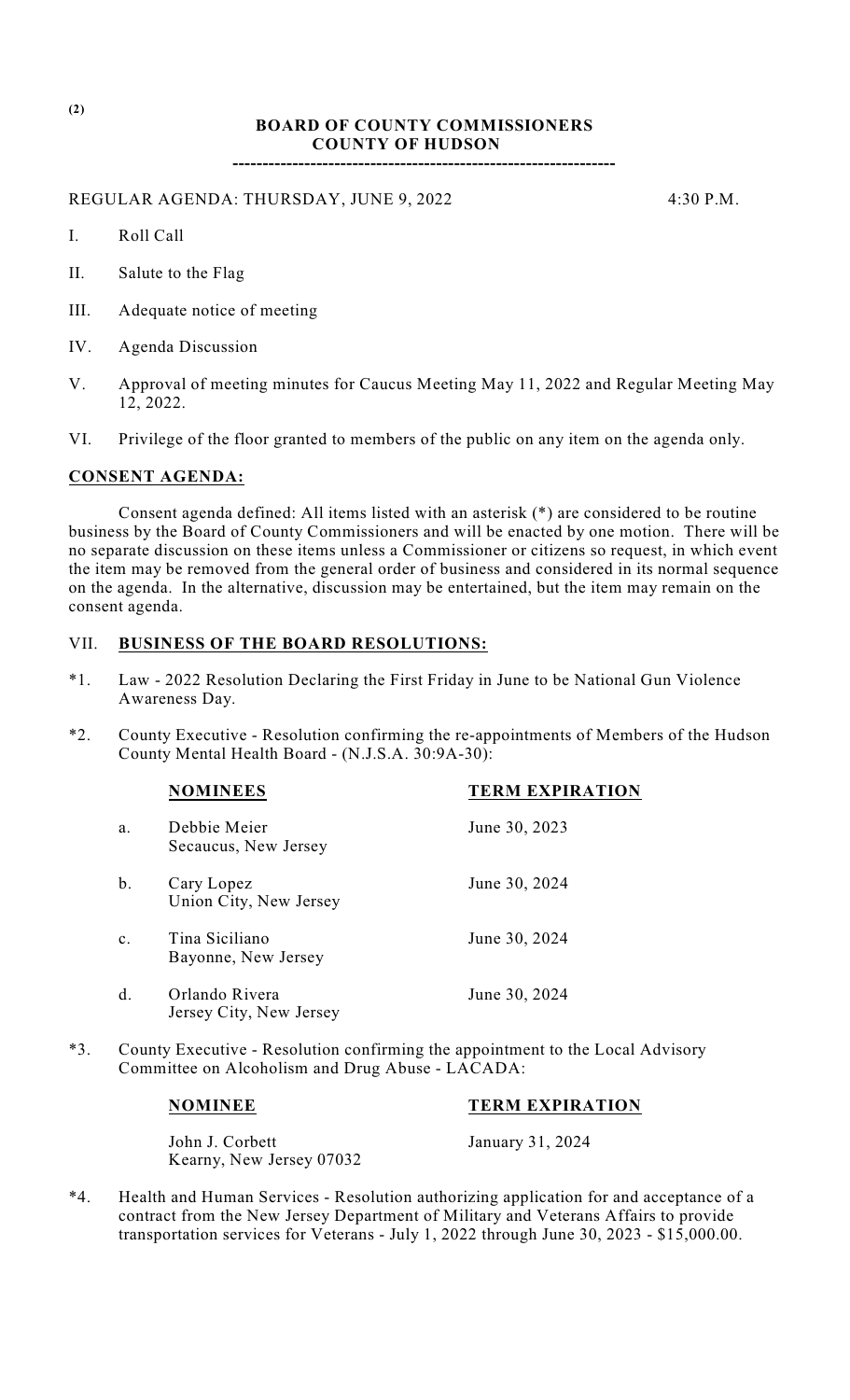## REGULAR AGENDA: THURSDAY, JUNE 9, 2022 PAGE - 2

- \*5. Prosecutor's Office Resolution authorizing grant application and accepting funds, if awarded, from the New Jersey Department of Law and Public Safety Office of the Attorney General, Division of Administration Victims of Crime Act (VOCA) Grant Program for the Hudson County Victim Witness Advocacy Program VOCA Grant No. V-09-21 - July 1, 2022 to June 30, 2023 - \$ 606,472.00.
- \*6. Health and Human Services Resolution authorizing a Non-Fair and Open Professional Services Contract between the County of Hudson and Rao S. Mikkilineni, M.D., for medical services provided to the Hudson County Chest Clinic - July 1, 2022 through June 30, 2023 - \$44,000.00.
- \*7. Purchasing Approve Purchasing Agent's award, purchases made under State Contracts:

|                | <b>VENDOR</b>                                                  | <b>COMMODITY</b>                                                                                                                    | <b>AMOUNT</b>  | DEPT.                                       |
|----------------|----------------------------------------------------------------|-------------------------------------------------------------------------------------------------------------------------------------|----------------|---------------------------------------------|
| a)             | Atlantic Tactical Inc.<br>New Cumberland, PA                   | Purchase Air<br><b>Purifying Respirators</b><br><b>APR Gas Mask</b>                                                                 | \$15,747.00    | Sheriff's<br>Office                         |
| $\mathbf{b}$   | *Custom Bandag<br>Harrison, NJ                                 | <b>Tires</b><br>(Motor Pool)                                                                                                        | \$10,000.00    | Roads &<br><b>Public</b><br><b>Property</b> |
| c)             | <b>**East Coast Emergency Emergency</b><br>North Brunswick, NJ | Lighting                                                                                                                            | 1,000.00<br>S. | Roads &<br>Public<br>Property               |
| $\mathbf{d}$   | Kyocera/Duplitron<br>Roselle, NJ                               | Copier Services $\&$<br>Maintenance                                                                                                 | \$25,000.00    | Various                                     |
| e)             | **Simonik Moving<br>& Storage<br><b>Bound Brook, NJ</b>        | Labor & Moving<br><b>Services to Clear</b><br><b>Basement &amp; Hallway</b><br>that leads from Admin.<br><b>Bldg.</b> to Courthouse | \$8,190.40     | Sheriff's<br>Office                         |
| f              | Verizon Wireless<br>Wallingford, CT                            | Cellular Telephone \$30,000.00                                                                                                      |                | Various                                     |
| g)             | *W.B. Mason Co.<br>Secaucus, NJ                                | <b>Bottled Spring</b><br><b>Water &amp; Coolers</b>                                                                                 | \$20,000.00    | <b>Various</b>                              |
| **Denotes: SBE | *Denotes: Hudson County Vendor                                 | Total                                                                                                                               | \$109,937.40   |                                             |

**\*\*\*Denotes: MBE**

**\*\*\*\*Denotes: WBE**

\*8. Purchasing - Purchases made under Union County Cooperative Pricing System:

| <b>VENDOR</b>                            | <b>COMMODITY</b>             | <b>AMOUNT</b>  | DEPT.          |
|------------------------------------------|------------------------------|----------------|----------------|
| a) *Johnston Communication<br>Kearny, NJ | <b>County Parks</b><br>Wi-Fi | \$2,362,255.90 | <b>Finance</b> |
|                                          | <b>Broadband and</b>         |                |                |
|                                          | <b>Cyber Security (MIS)</b>  |                |                |
|                                          |                              |                |                |
|                                          | <b>TOTAL</b>                 | \$2,362,255.90 |                |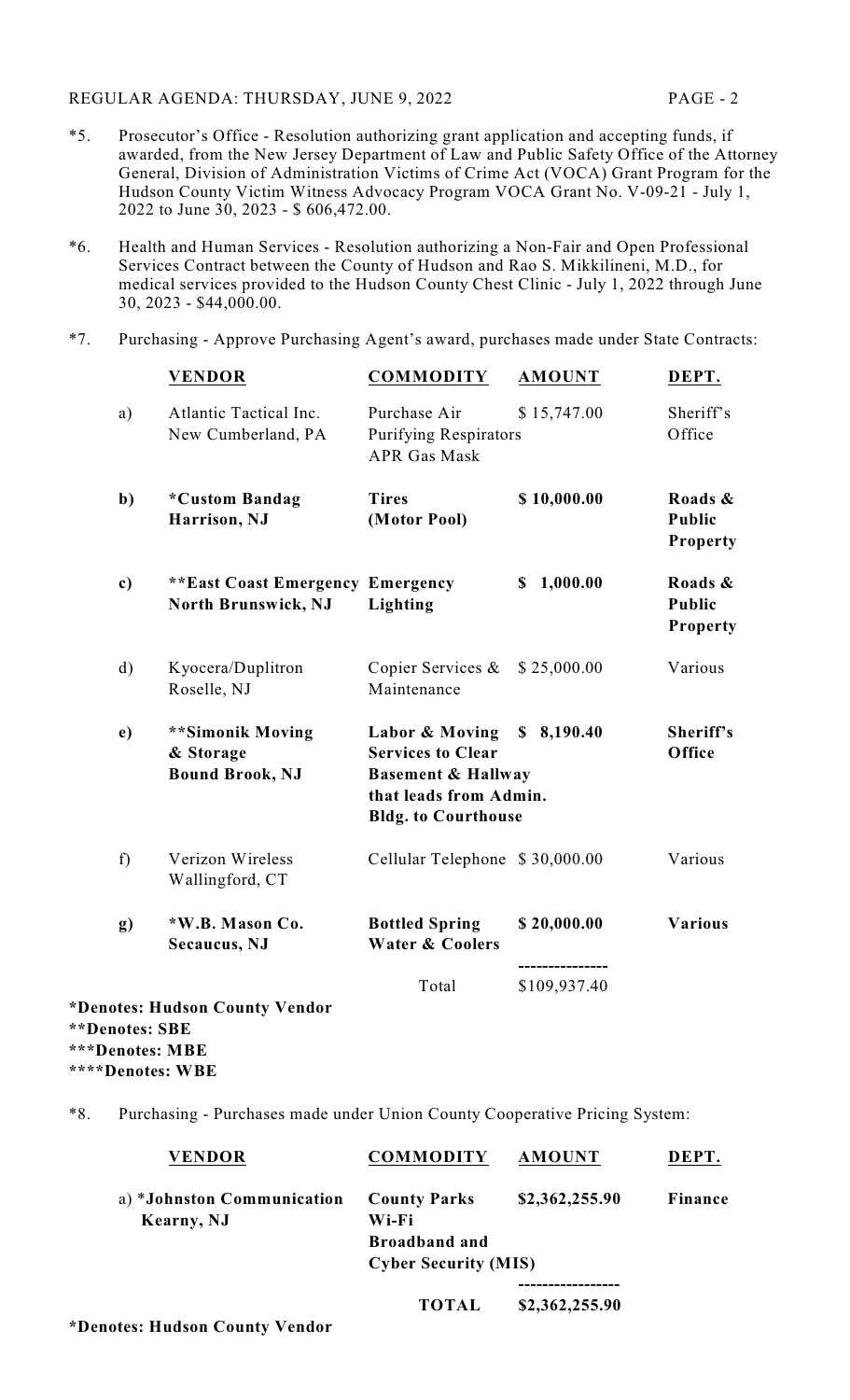## REGULAR AGENDA: THURSDAY, JUNE 9, 2022 PAGE - 3

- \*9. Purchasing Approve Purchasing Agent's Awards:
	- a) Work Pants and Work Shirts for Inmates at the Department of Corrections and Rehabilitation Center - Two (2) Replies - Two (2) Month Period - Acme Supply Co., Ltd - Contract shall not exceed \$20,000.00.
	- b) Request for Funds Special Printing Promotional Items Concept Printing, Inc. (Due to unexpected demand for Special Printing Promotional Items, additional funds are requested for this Open Ended Contract as follows):

| Original Contract Amount:          | \$10,094.37 |
|------------------------------------|-------------|
| <b>Additional Funds Requested:</b> | \$10,000.00 |
| New Contract Amount:               | \$20,094.37 |

c) Request for Funds - Special Printing Promotional Items - Fox Marketing Services (Due to unexpected demand for Special Printing Promotional Items, additional funds are requested for this Open Ended Contract as follows):

| <b>Original Contract Amount:</b>   | \$4,264.24 |
|------------------------------------|------------|
| <b>Additional Funds Requested:</b> | \$2,000.00 |
| <b>New Contract Amount:</b>        | \$6,264.24 |

d) Request for Funds - Special Printing Promotional Items - Bernstein Lash Marketing, LLC (Due to unexpected demand for Special Printing Promotional Items, additional funds are requested for this Open Ended Contract as follows):

| Original Contract Amount:          | \$4,054.53 |
|------------------------------------|------------|
| <b>Additional Funds Requested:</b> | \$2,000.00 |
| New Contract Amount:               | \$6,054.53 |

e) Request for Funds - Special Printing Promotional Items - Commercial Business Forms, Inc. (Due to unexpected demand for Special Printing Promotional Items, additional funds are requested for this Open Ended Contract as follows):

| Original Contract Amount:          | \$1,424.79 |
|------------------------------------|------------|
| <b>Additional Funds Requested:</b> | \$500.00   |
| New Contract Amount:               | \$1,924.79 |

f) Request for Funds - Special Printing Promotional Items - KM Printing, LLC (Due to unexpected demand for Special Printing Promotional Items, additional funds are requested for this Open Ended Contract as follows):

| Original Contract Amount:          | \$692.07   |
|------------------------------------|------------|
| <b>Additional Funds Requested:</b> | \$500.00   |
| New Contract Amount:               | \$1,192.07 |

g) Contract Extension - Cost Reporting and Reimbursement Consulting Services - Pino Consulting Group, Inc. - July 9, 2022 to July 10, 2024 (County reserves the right to terminate upon 7 days notice).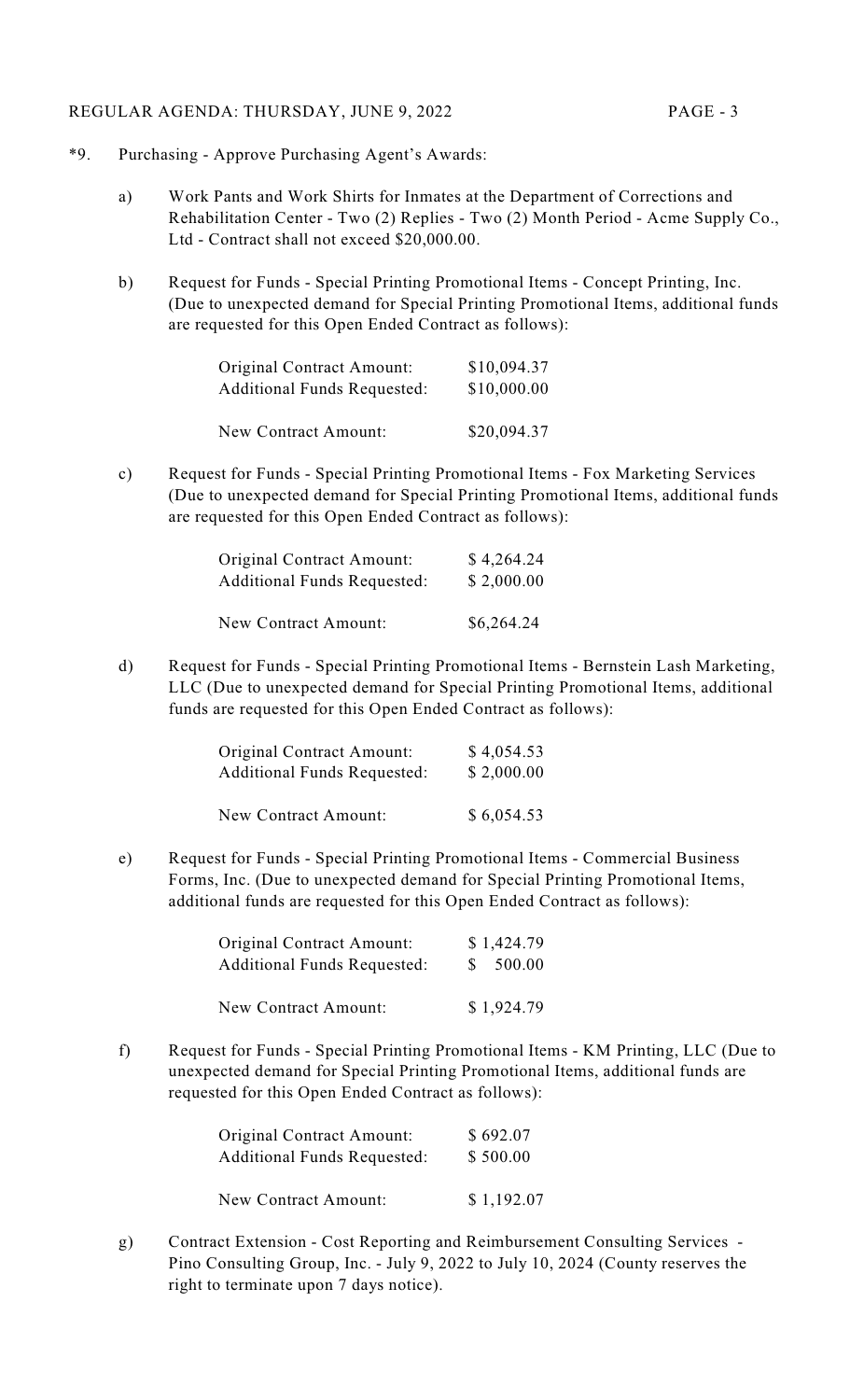- \*10. Purchasing Approve Purchasing Agent's Award Construction Contracts:
	- a) Improvements to County Road (CR-653) from County Avenue to Tonnele Avenue, City of Jersey City and Town of Secaucus (Engineering) - Two (2) replies - Smith-Sondy, Asphalt Construction Co., Inc. - contract shall not exceed \$8,427,793.25.
	- b) Bid Rejection Demolition of Prosecutor's Office Building, 555 Duncan Avenue, Jersey City, Hudson County, New Jersey (Engineering).
- \*11. Health and Human Services Resolution authorizing a Professional Services Contract with the Global Tuberculosis Institute (GTBI) at Rutgers, the State University of New Jersey for the provision of specialized medical services at the Hudson County Chest Clinic - July 1, 2022 through June 30, 2023 - \$206,202.00.
- \*12. Sheriff's Office Resolution awarding a Professional Services Contract, Fair and Open for Consulting and Media Relations Services to Vision Media Marketing, Inc. on behalf of the Sheriff's Office - July 1, 2022 to June 30, 2023 - \$36,000.00.
- \*13. Housing and Community Reintegration Resolution awarding Fair and Open Competitive Contracts for Housing and Mental Health Treatment/Intensive Outpatient Programs (IOP) for the Hudson County Department of Housing and Community Reintegration Re-Entry Program - June 1, 2022 to January 31, 2023 - \$195,000.00.
- \*14. Housing and Community Reintegration Resolution approving a Fair and Open Competitive Contract with Civitas, LLC for consulting services for HUD Community Development Block Grant Cares Act (CDBG-CV), Home Programs and preparation of the HOME-ARP (American Rescue Plan) Allocation Plan and development of HOME-ARP Policies - May 1, 2022 to April 30, 2023 - \$24,400.00.
- \*15. Planning and Business Opportunity Resolution approving funding allocations for ten (10) projects - nine (9) Park Improvement Projects and one (1) Historic Preservation Project from the Hudson County Open Space, Recreation and Historic Preservation Trust Fund for the 2022 Funding Cycle - June 9, 2022 to June 8, 2024 - \$3,000,000.00.
- \*16. Board of County Commissioners Resolution urging HHI Heliport to develop noise mitigation procedures and flight paths that minimize helicopter noise and avoid flying over residential neighborhoods such as the Jersey City Heights.
- \*17. Finance and Administration Resolution to exceed the County Tax Levy Limits and to establish a Cap Bank as per (N.J.S.A. 40A:4-45.15).
- \*18. Finance and Administration Resolution authorizing Prosecutor's Office to exceed the County Entity Budget Request Cap (P.L. 2015, c.249.).
- \*19. Finance and Administration Resolution authorizing County Sheriff's Office to exceed the County Entity Budget Request Cap (P.L. 2015, c.249.).
- \*20. Finance and Administration Resolution authorizing County Board of Taxation Office to exceed the County Entity Budget Request Cap (P.L. 2015, c.249.).
- \*21. Finance and Administration Resolution authorizing County Board of Elections to exceed the County Entity Budget Request Cap (P.L. 2015, c.249.).
- \*22. Finance and Administration Introduction of the 2022 Hudson County Budget.